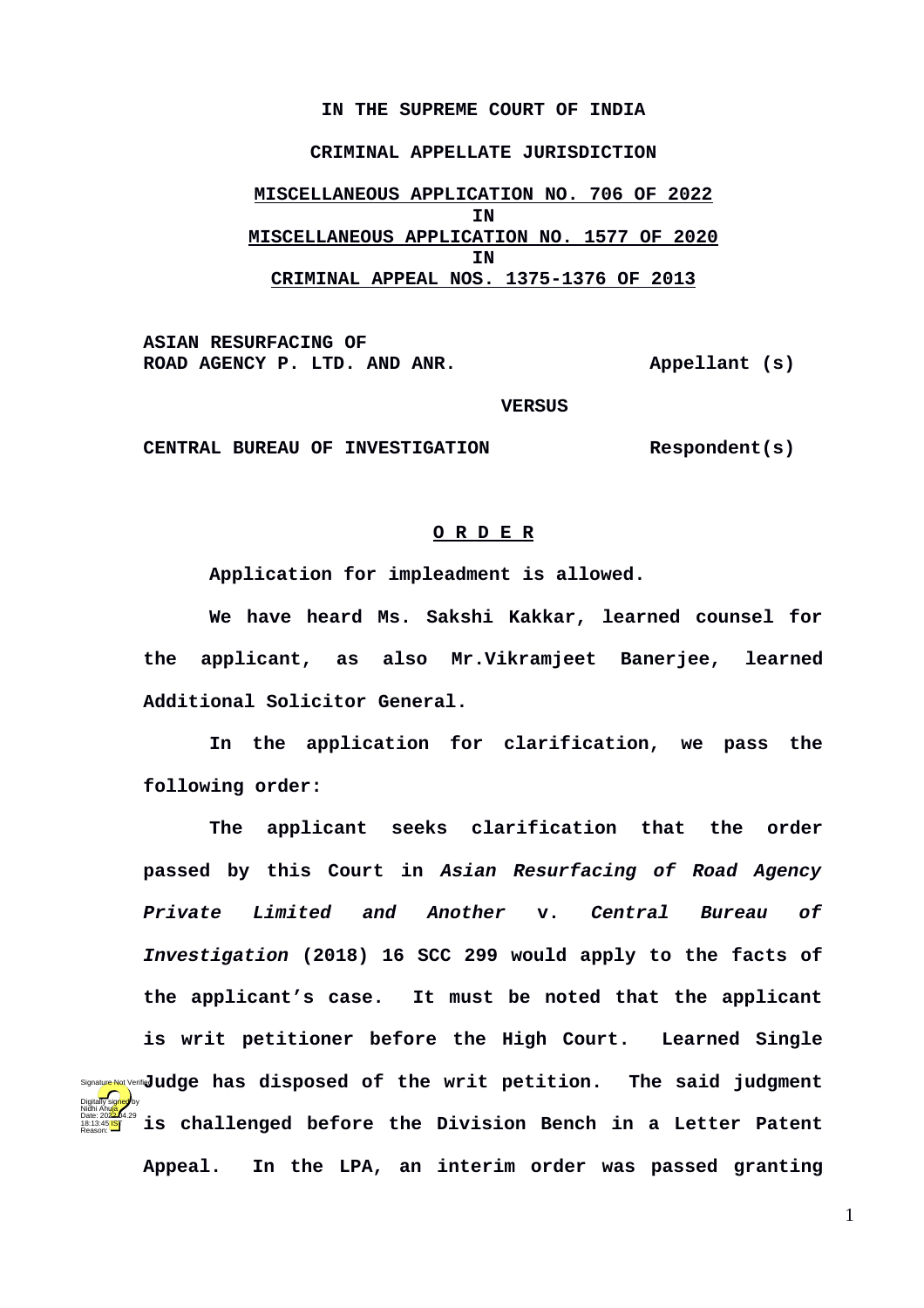**stay on 06.02.2015:**

**"One of the contention raised is that the respondent-Engineering College remained functional for hardly 2-3 years and is lying closed since the year 2013 and all the students who were admitted in that college have been migrated to other recognized Engineering Colleges.**

**Let notice of motion be issued to respondent No. 1 only for 21.05.2015.**

**Meanwhile, operation of the order passed by the learned Single Judge shall remain stayed.**

**Relying upon the judgment in** *Asian Resurfacing of Road Agency Private Limited and Another* **(supra), a clarification is sought that in the fact situation projected by the applicant, the principle enunciated by this Court will apply. We must notice that the direction issued in** *Asian Resurfacing of Road Agency Private Limited and Another* **(supra) arose out of the factual and legal matrix present therein. The case revolved around the questions arising out of the pendency of civil and criminal cases, i.e., of trial being halted and the tendency towards procrastination on the strength of the orders of stay granted. The result was that cases were not being taken to their logical conclusion with the speed with which they should have been done. We may notice the following :**

**"36. In view of the above, situation of proceedings remaining pending for long on account of stay needs to be remedied. Remedy is required not only for corruption cases but for all civil and criminal cases where on account of stay, civil and criminal proceedings are held up. At times, proceedings are adjourned sine die on account of stay. Even after stay is vacated, intimation is not received and proceedings are not taken up. In an attempt to remedy this**

2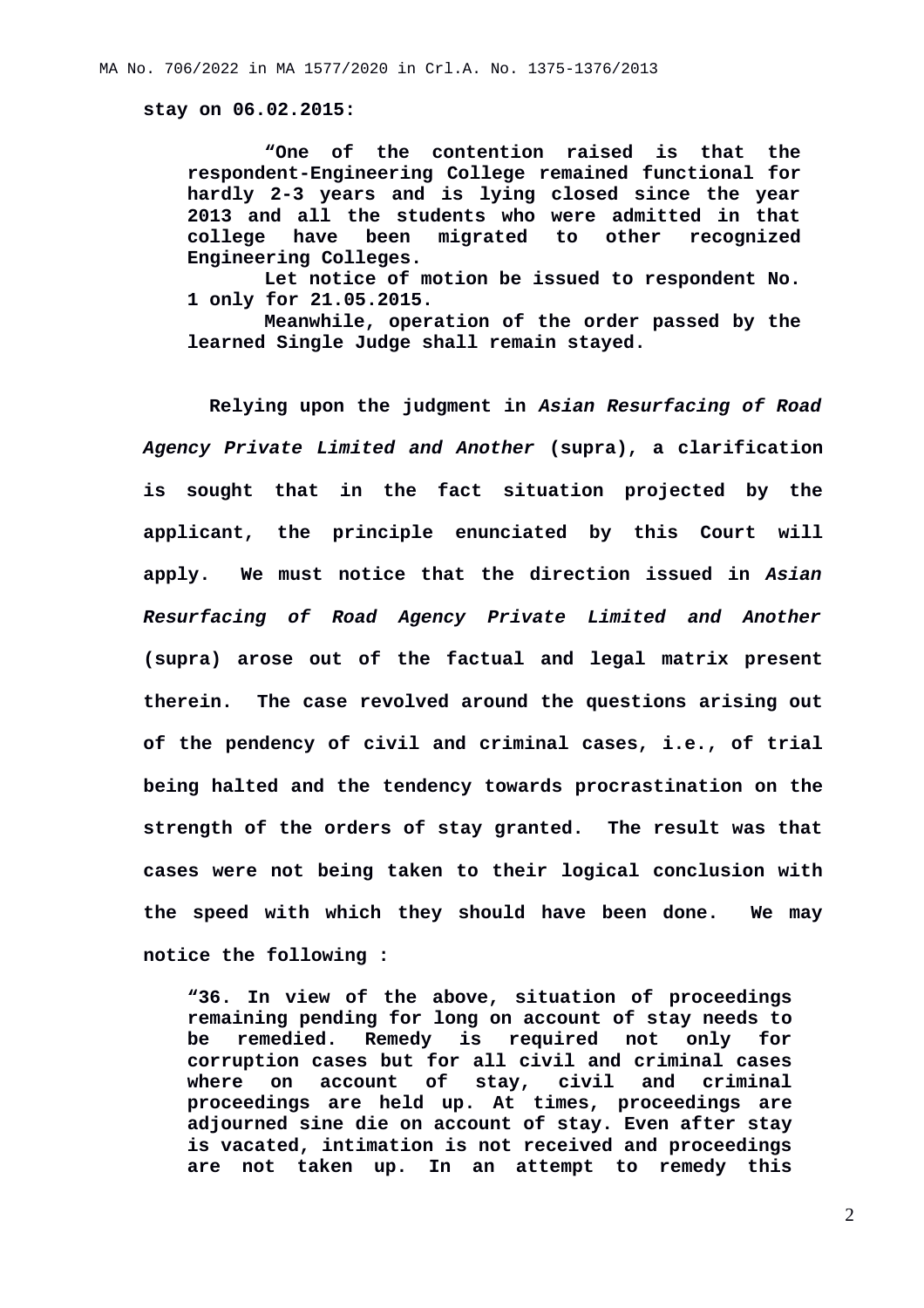**situation, we consider it appropriate to direct that in all pending cases where stay against proceedings of a civil or criminal trial is operating, the same will come to an end on expiry of six months from today unless in an exceptional case by a speaking order such stay is extended. In cases where stay is granted in future, the same will end on expiry of six months from the date of such order unless similar extension is granted by a speaking order. The speaking order must show that the case was of such exceptional nature that continuing the stay was more important than having the trial finalised. The trial court where order of stay of civil or criminal proceedings is produced, may fix a date not beyond six months of the order of stay so that on expiry of period of stay, proceedings can commence unless order of extension of stay is produced."**

**We are afraid that the attempt of the applicant to draw inspiration from the above directions as referred to above cannot succeed in view that this Court cannot be understood as having intended to apply the principle to the fact situation which is presented in this case. Accordingly, the miscellaneous application for clarification is disposed of by clarifying that the order of stay granted by the Division Bench in the High Court cannot be treated as having no force. However, we leave it open to the applicant to seek early disposal of the case.**

> **………………………………………………………………………., J. [ K.M. JOSEPH ]**

> **………………………………………………………………………., J. [ HRISHIKESH ROY ]**

**New Delhi; April 25, 2022.**

3